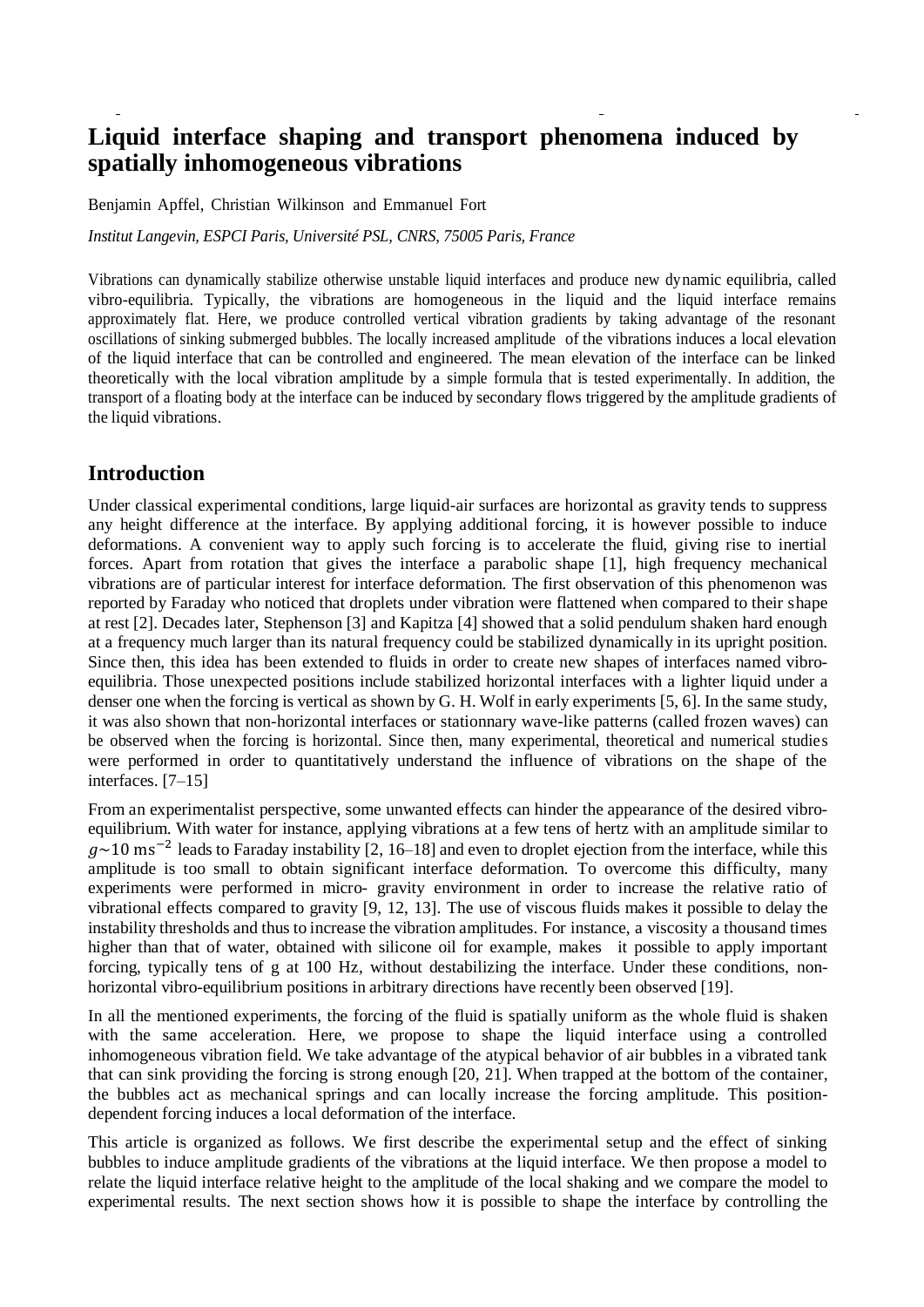positions of the bubbles. The last section is devoted to transport phenomena driven by secondary flows in the liquid layer for floaters placed on the interface.



**Fig. 1.** (a) Experimental setup: a bath of length *L* = 10 cm and width 4 cm filled with silicon oil, vibrated at a frequency of *f*exc = 100 Hz with a shaker. Sinking air bubbles are injected through a syringe under strong shaking. (b) Snapshots of the creation of an air layer at the bottom of a vibrated tank by inflating a small air bubble. Starting from a small air bubble, the injection of more air eventually leads to a complete air layer trapped under the liquid layer. The interface is stabilized with the vertical vibrations (c) Snapshot of a movie from which the vertical position of the liquid and the container is extracted. (d) Strobbed vertical positions as a function of time of the container and the liquid layer obtained from a movie taken at 25.5 frame/second.

## **1. Experimental stabilization of unusual liquid-air interfaces 1.1. From sinking air bubbles to interface stabilization and resonance**

Rayleigh-Taylor instability occurs when a denser liquid is placed above a less dense one [22–24]. This occurs typically when paint is spread on a ceiling or when a glass of liquid is turned upside down, resulting in the fall of the liquid. It has been shown that high frequency vibrations can be used to stabilize such instability [5, 6]. The underlying theoretical description can be summarized as follow. A perfectly horizontal liquid-air interface (with liquid above) is an equilibrium position as the interface is orthogonal the hydrostatic pressure gradient. However, this equilibrium is unstable as any deformation larger than the capillary length tends to grow exponentially with time. The unstable behavior of a sinusoidal interface perturbation of wave vector *k* is associated in the linear regime to an equation of the form  $\ddot{X}_k - \omega_0^2(k)X_k = 0$  with  $X_k$  the deformation associated to wave vector *k* and  $\omega_0^2 = g k - \gamma k^3 / \rho > 0$  for *k* small enough. This equation is also the evolution equation of a pendulum around its unstable equilibrium position,  $X$  being the angular deflection of the pendulum with respect to this equilibrium position and *ω*0 its pulsation. It was shown by Kapitza [4] that such unstable pendulum position can be stabilized by modulating gravity along time through shaking. As a consequence, such liquid air interface can be stabilized if all the unstable modes occurring on the bath are stabilized by the vibration.

Such an inverted configuration can be achieved in different ways. A first possibility is to start with the liquid in the bottom of a tank, vibrate the container and rotate the whole experiment in order to get the liquid above the air. Alternatively, we propose to use the atypical behaviour of air bubbles in vibrated liquids [25]. Due to its compressibility, an air bubble in such media will experience a force arising from vibrations which can overcome its buoyancy [20]. As a consequence, if one injects air in the liquid through a syringe as shown in figure 1a, it will sink toward the bottom of the tank if the shaking is strong enough. If one now keeps inflating the bubble, it will grow without destabilizing the liquid layer as Rayleigh-Taylor instability is suppressed by the vibration. At the end, the air will eventually fill the container bottom entirely [21] as shown in figure 1b. In this case, the liquid-air interface is horizontal and stable as expected from the previous considerations. Figure 1c shows a 10 cm wide liquid layer stabilized via the vibrations above an air layer that has been injected. The liquid is silicon oil with kinematic viscosity  $v = 1000$  cSt to avoid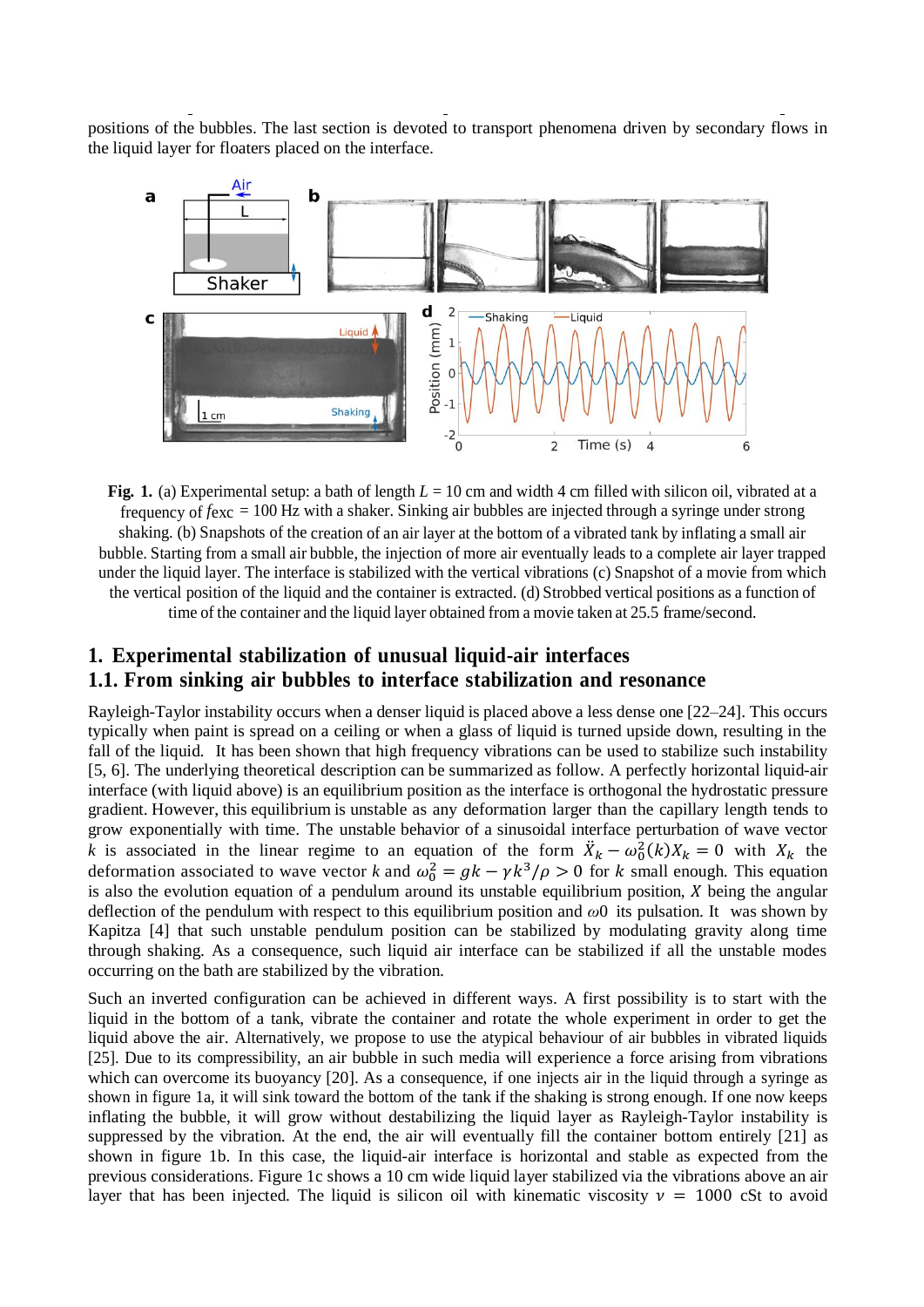Faraday instability and the bath is vibrated at  $f_{\text{exc}} = 100$  Hz. An interesting side effect of the vibration is the absorption of an increased number of air bubbles in the liquid compared to what occurs at rest [25]. When placed in front of a LED panel, the liquid thus appears darker than the illuminated background as shown 1b where the amount of bubbles progressively increases with time. When completely saturated, the liquid appears opaque as in figure 1c which provides an efficient method to measure its position.



**Fig. 2.** (a) Height difference between the two extremal parts of the interface (see inset) for different excitation velocity and different initial depths  $e = 2.3$  cm (cross),  $e = 3.2$  cm (circles),  $e = 4.8$  cm (squares) of liquid. The volume of air  $Q = 10$  ml is constant for all measurements. The dashed line is a guide for the eye. Inset: pictures of the interface for fixed excitation velocity  $A\omega \approx 0.6$  ms<sup>-1</sup> and different depth *e*. (b) Minimal excitation velocity  $V_c$  for an air volume of  $Q=10$  ml and different liquid depth  $e$  (blue points are experiments; dashed line is a guide for the eye). (c) Measured  $V_c$  for different air volume Q and constant depth  $e = 5$  cm. (d) Height difference for different excitation velocity when the initial depth  $e = 3.2$  cm is constant. The volume of air is varied from  $Q = 10$  ml (circles) to  $Q = 20$  ml (squares). Dashed lines are guides for the eye. Insets: pictures for excitation velocity  $A\omega \approx 0.9 \text{ ms}^{-1}$  and different volumes of air.

Interestingly, the air layer trapped between the bottom and the liquid layer acts as a spring-mass oscillator with a resonance frequency close to the excitation frequency [26]. Consequently, the vibration amplitude of the liquid is larger and generally not in phase with the mechanical excitation. The relative phase between the input and the output increases with the excitation frequency and goes from  $\Phi = 0$  to  $\Phi = \pi$  when the excitation frequency crosses the resonant frequency, the phase being  $\Phi = \pi/2$  at resonance. To characterize this motion, a movie at 25.5 fps is taken while the shaking is kept at constant amplitude and frequency  $f_{\text{exc}} =$ 100 Hz. As the liquid appears darker than the background, usual detection algorithms can be applied on each image to find the liquid layer's barycentric vertical position as well as the container's position. The strobed oscillation as a function of time of the vertical positions of the liquid layer and the container (with the mean value subtracted) are shown in figure 1d. Both curves present an almost perfect sinusoidal oscillation, the slow apparent evolution of the oscillation being due to the choice of the sampling frequency of 25.5 fps compared to the excitation frequency of 100 Hz. This allows to precisely estimate the oscillation amplitude of the container  $A = 0.4$  mm and the oscillation amplitude of the liquid  $A<sub>1</sub> = 1.5$  mm. The relative phase between the liquid oscillation and the container one is  $\Phi \approx 3.6$  rad. As mentioned before, this indicates that the shaking frequency is larger than the resonance frequency of the equivalent spring-mass oscillator. As Φ is slightly larger than  $\pi$ , the harmonic oscillator model that predicts a phase difference of  $0 < \Phi < \pi$  does not completely describes the dynamic of the system in these experimental conditions.

When looking at figure 1b, it can be seen that when only part of the bottom is filled with air, non-horizontal interfaces can appear. We now propose to investigate this type of deformations for various experimental parameters.

#### **1.2. Bending interfaces with partial air layers**

In the previous section, the forcing applied to the fluid was amplified by the air layer but uniform over the whole interface. We now focus on the case where the fluid experiences non-uniform forcing. Experimentally, this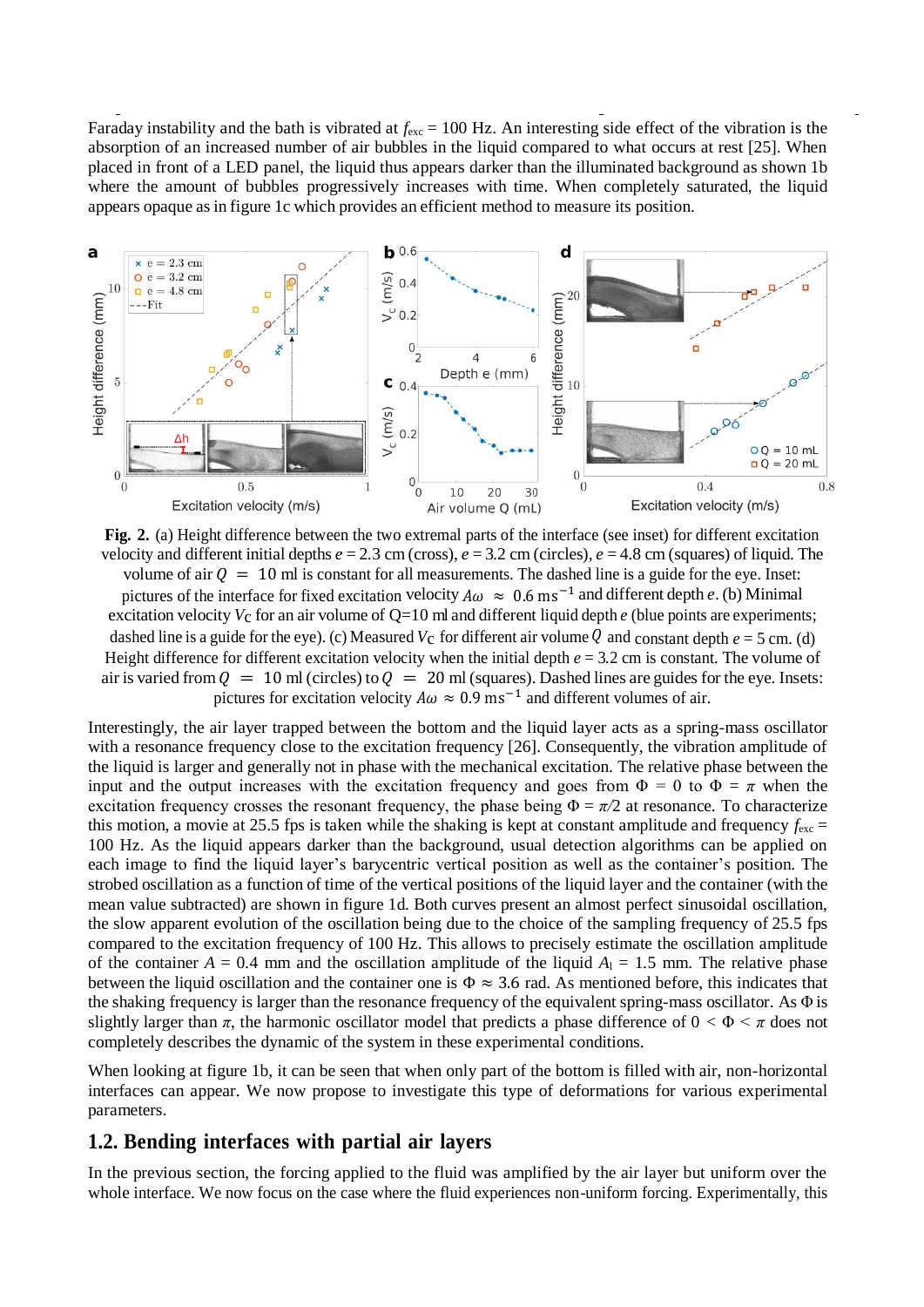occurs when the air layer only fills a significant fraction of the bottom of the container. In this case, the liquid interface is not horizontal but presents a bended shape above the partial layer of air as shown in figure 2. For a fixed injected volume  $Q = 10$  ml of air, the height difference at the interface is measured for different forcing velocity *Aω*. The results in figure 2a show that the height difference increases with the forcing velocity. The applied velocities were restricted to  $A\omega < 0.8$  m/s as greater forcing induced Faraday instability above the air layer.

Performing the same experiment for different depth of liquid *e* shows that the height difference only marginally depends on the amount of liquid characterized by the depth *e*. This depth is however a crucial parameter for the stability of the layer. Bellow a critical velocity  $V_c$ , the air layer was observed going upward again. The dependency of  $V_c$  with respect to  $e$  is plotted in figure 2b and shows that it decreases when the amount of liquid increases. Given a fixed depth  $e = 5$  cm, we also measured the critical velocity  $V_c$ for different air volumes Q as shown in figure 2c. The critical velocity  $V_c$  goes from constant value  $V_c \approx$ 0.35 m/s for small volumes  $Q < 5$  ml to another smaller constant value  $V_c \approx 0.12$  m/s for large air volumes *Q >* 20 ml. A quantitative interpretation of those results would require taking into account the resonance of the bubble and its interaction with the vibration amplitude and the surrounding liquid. Such study is beyond the scope of the present article. Our measurements nevertheless give experimental insight on the forcing strength dependency with respect to different parameters.

When the volume of air Q is varied from 10 ml to 20 ml ( $e = 3.2$  cm being fixed), we also observe the height difference to increases significantly as shown in figure 2b. For the larger forcing, the height difference reaches 2 cm, to be compared with the liquid thickness  $e = 3.2$  cm. In both cases, the height difference increases linearly within the excitation velocity range applied.

The stabilization of these interfaces is of different type than the previous Rayleigh-Taylor stabilization. In fact a bended interface does not seems correspond to an equilibrium position as the interface is not orthogonal to the hydrostatic pressure. We show in the next section that the spatially inhomogeneous forcing is directly linked to these non-horizontal equilibrium interfaces.

#### **2. Connection between the height difference and non-uniform motion**

We now aim to investigate the link between non-homogeneous spatial excitation and the resulting interface deformation. By measuring the vertical displacement along time of different points of the interface as in figure 3a-b, we see that the interface above the air layer oscillates with greater amplitude than the interface part with no air bellow. Far from the air layer the interface oscillation is exactly the mechanical oscillation imposed by the shaker. Contrary to section 2.1, the liquid above the air oscillates in phase with the excitation. Two factors can explain this difference. As the air layer dimensions are smaller, the resonance frequency of the spring-mass oscillator is expected to be larger what tends to decrease the phase difference Φ. Moreover, the high viscosity of the silicon oil tends to prevent the apparition of phase difference that would cause large shears in the fluid. The non-uniform air layer thus provides spatially non- homogeneous but in phase forcing as well as non-horizontal interface. The same kind of observations but with phase differences were observed in the case of non-horizontal forcing [19].

Those two effects are related and can be analytically connected. We assume that the interface has equation  $y = h(x, t)$ . If one neglect capillarity, the pressure boundary condition at the interface imposes

$$
P(x, h(x, t)) = P_{\text{atm}} \tag{1}
$$

where  $P_{\text{atm}}$  is the atmospheric pressure. Due to shaking, all quantities including the pressure, the interface height  $h(x,t)$  and the fluid velocity in the laboratory frame  $v(x,t)$  at the interface will oscillate at the excitation frequency  $f_{\text{exc}}$ . We also define the fast oscillating velocity amplitude  $V(x)$  so that  $v(x,t) =$  $V(x)$  sin( $2\pi f_{\text{exc}}(t)$ ). In the same manner as in previous section, we can define mean variables over one fast excitation period such as the mean interface position  $\bar{h}(x)$ . Taking the mean of equation (1) gives [10, 11]

$$
\frac{1}{4}V^2(x) - g\overline{h}(x) = C\tag{2}
$$

where  $C$  is a constant. This equation provides a simple connection between the fast oscillating fluid velocity amplitude  $V(x)$  and the mean height of the interface  $\bar{h}(x)$ . If we take two points at the interface with fast velocity  $V_1$ ,  $V_2$  and mean height  $\bar{h}(x)$  and  $\bar{h}(x)$ , we get the difference  $\Delta \bar{h} = \bar{h}_2 - \bar{h}_1$  as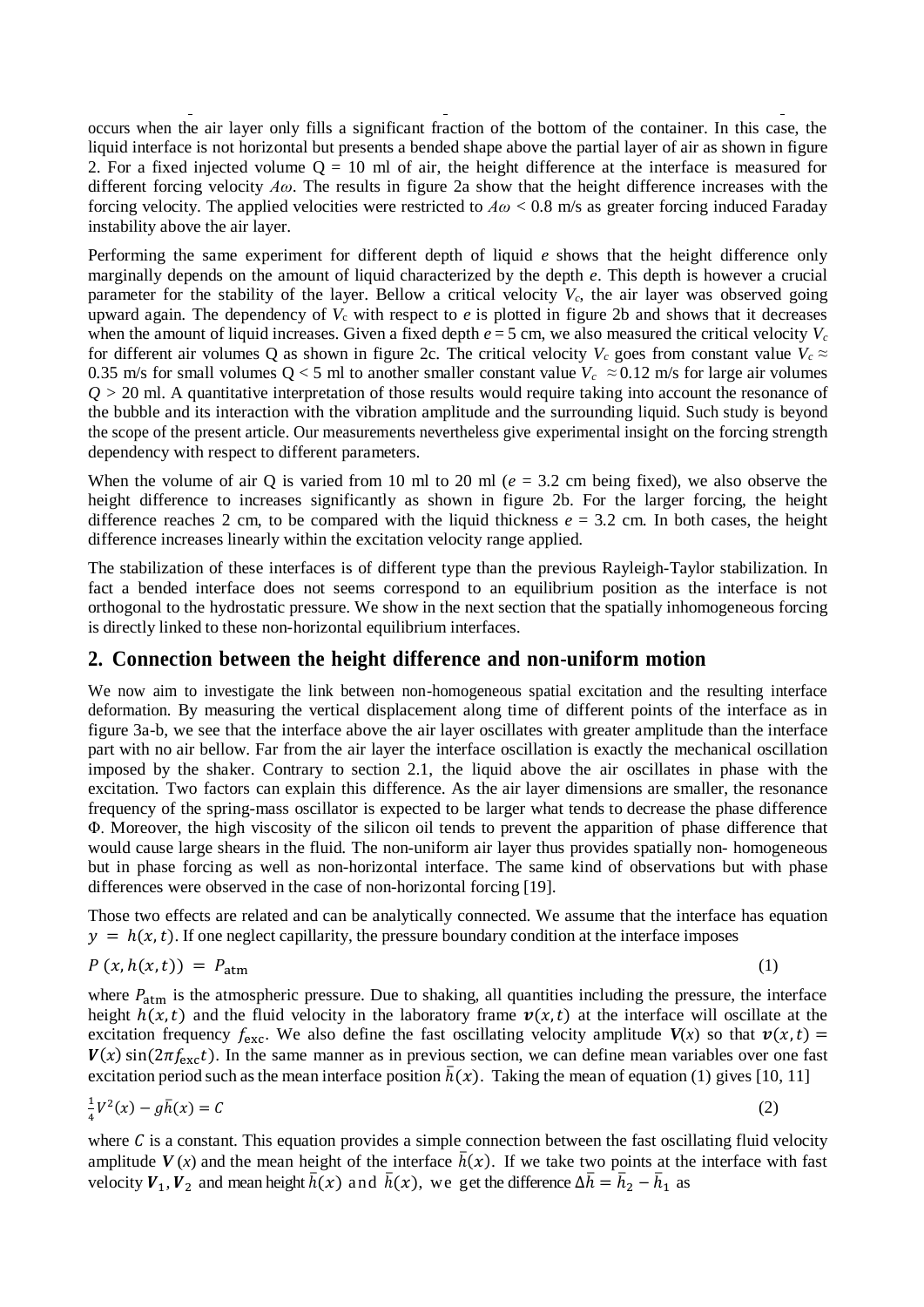$$
\Delta \overline{h} = \overline{h}_2 - \overline{h}_1 = \frac{1}{4g} (V_2 - V_1)
$$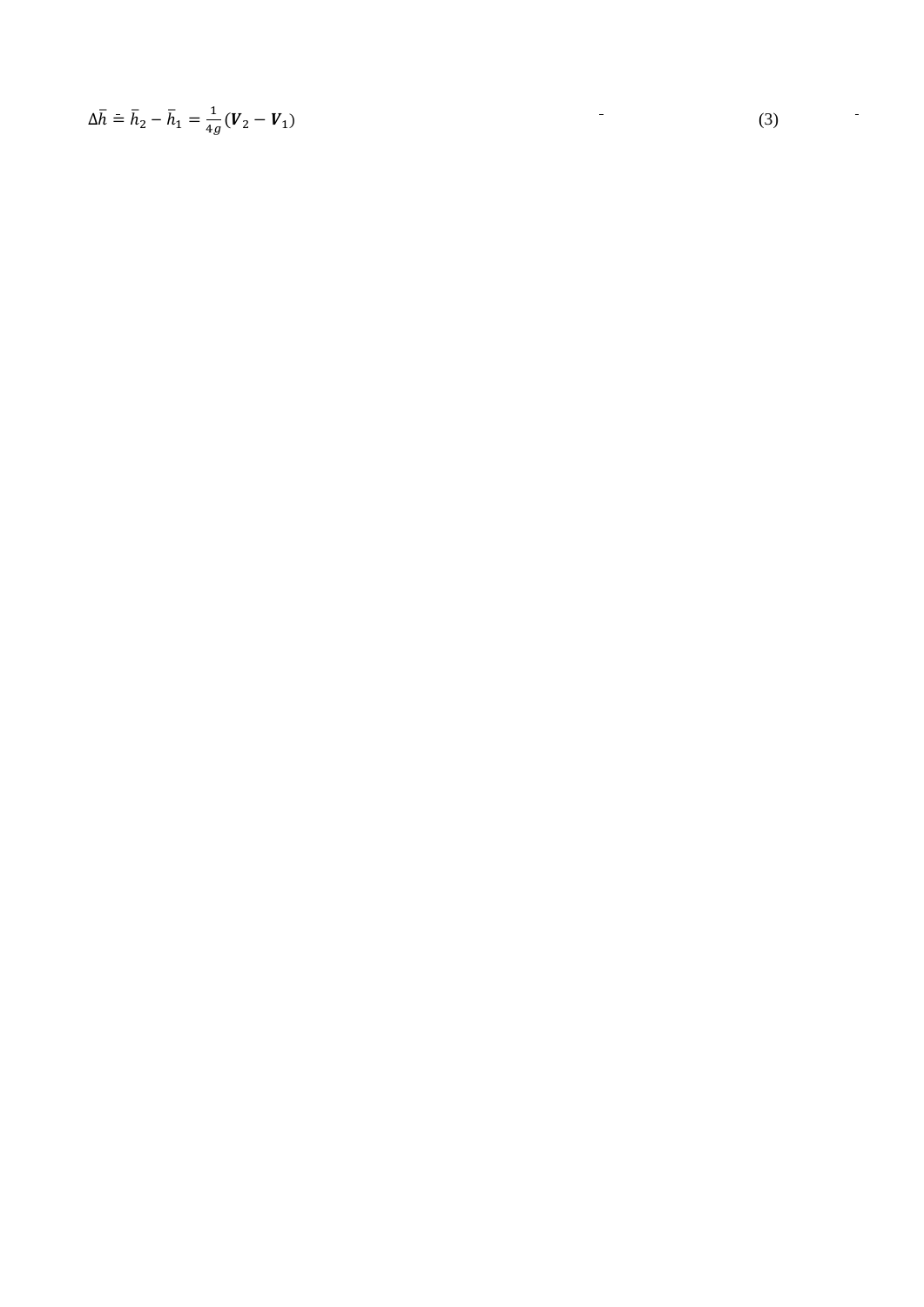The condition (2) ensures that the interface is a constant pressure area and so at equilibrium. As a consequence, a nonhorizontal interface can only be an equilibrium position if the velocity along the interface is non-uniform. This is in strong contrast with section 2.1 where the isobar lines where always horizontal. Moreover, this condition does not imply the stability of the equilibrium nor describes the equilibrium shape but only predicts the height difference between two areas with different velocities. The stability of the equilibrium can nevertheless be assumed to be realized through vibrations as for Rayleigh-Taylor stabilization. In certain cases, the exact shape of the interface can be computed numerically by minimizing an averaged Lagrangian [13,14].

We now propose to verify condition (2) experimentally. When the interface forms small angles with respect to the horizontal, one can deduce  $V(x)$  from the interface position. For each point *x* of the interface corresponding to a fixed column of the image 3a, we detect the vertical displacement along time (see inset in figure 3b). From this, we deduce the fast oscillation amplitude  $A(x)$ . As the measurements are quite noisy, a moving mean filter of total width 5 mm is applied on the original  $V(x)$  to smooth the result with respect to *x*. From equation (2) we can predict a height profile  $\bar{h}_v(x)$  associated to the measured velocity. This profile is compared in figure 3b to the mean profile  $\bar{h}(x)$  directly measured on the images. Both present reasonable agreement and show that the introduction of the air layer induces inhomogeneous spatial forcing resulting in non-horizontal interface. Even though the data have been smoothed, the prediction resulting from the velocity measurements exhibits oscillations and irregularities that prevent a complete quantitative comparison.



**Fig. 3.** (a) Picture of a liquid interface bended by a volume of air Q = 20 ml trapped in the bottom. The initial depth of liquid is  $e = 3.2$  cm and the excitation amplitude is  $A\omega = 0.7$  ms<sup>-1</sup>. (b) Mean interface profile detected on a movie (blue line) and prediction (red line) from equation (2). The velocity  $V(x)$  is obtained by measuring the vertical displacement of each point of the interface. Inset: strobed oscillation of points L, M, R along time at 10.1 frame/second. (c) Height difference Δℎ as a function of velocity difference  $V_L^2 - V_R^2$  at both sides of the tank for various experimental conditions and associated prediction from equation (3). (d) Interface deformation by an air layer trapped in a bottom defect in the center of the container. Frequency shaking is 178 Hz. (e) Measured interface (blue line) and prediction from equation (2) using the measured velocity profile (red line). Inset: strobbed position of different points of the interface along time. (f) Interface deformation induced by air trapped in a smiley-shaped bottom with shaking frequency of 250 Hz

More generally, we can test the model on the data presented in figure 2. For simplicity, we only focus on the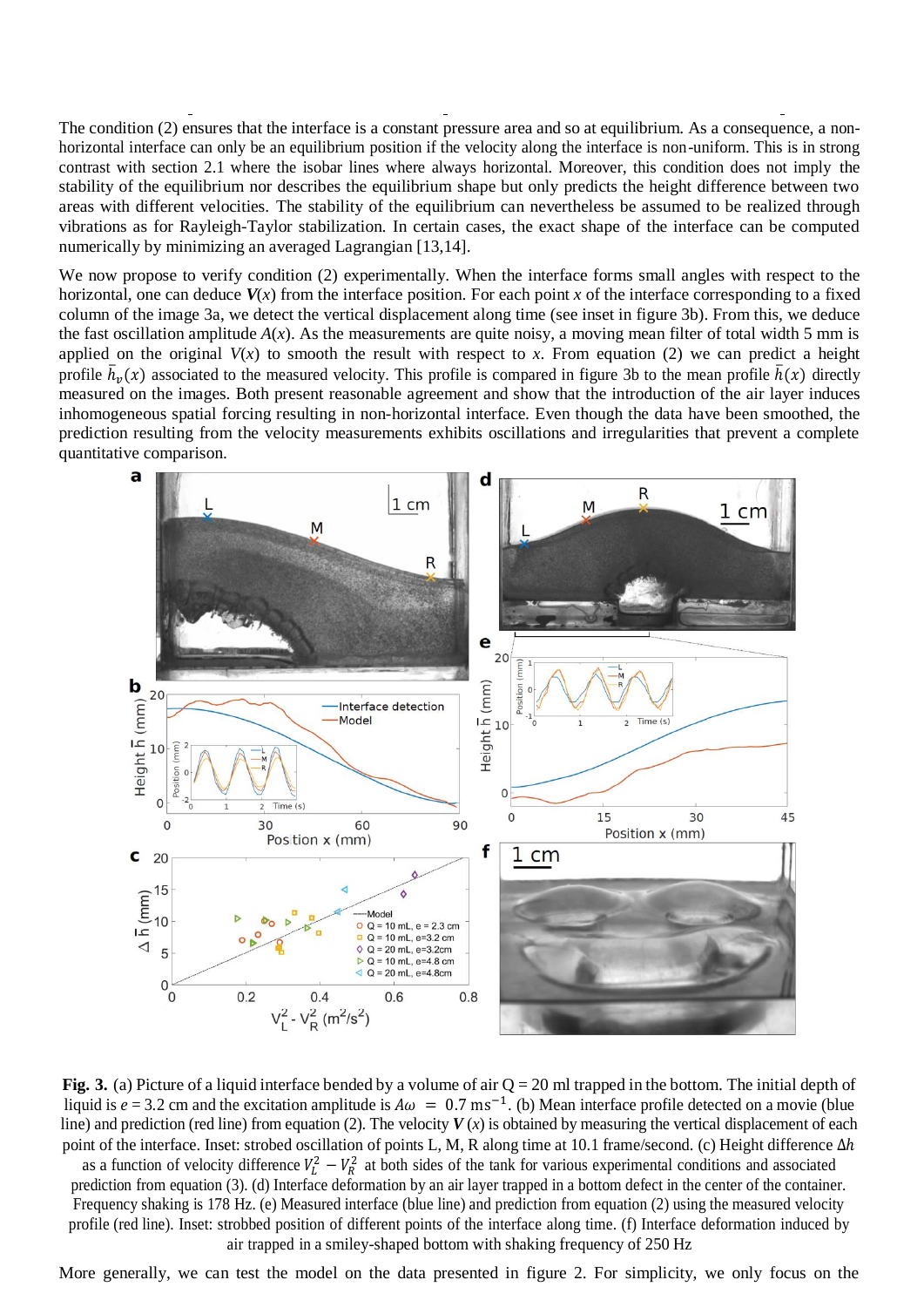difference between the left and right side above and far from the air layer. The equation (3) provides a linear relation between the fast velocity inhomogeneity  $V_L^2 - V_R^2$  and the elevation difference  $\Delta h$  with slope 1/4g. The quantities V and h measured at each side are mean values taken on a width of 6 mm. The results are presented in figure 3c as well as theoretical prediction. The measurement presents some dispersion due to measurement uncertainties but exhibits the trend predicted by the model.

### **3. Control of the air layer position**

For now, the air layer position was not chosen but imposed by the system. When air is injected, is systematically tends to drift toward the closest edge (the left wall in our case). As a consequence, the interface could only be deformed near a wall. Introducing defects in the bottom profile makes possible to trap air at arbitrary positions. Figure 3d shows a typical example of an air layer trapped in the hole made in the center of the tank. As the size of the layer is smaller, the shaking frequency was increased to  $f = 178$  Hz to obtain significant interface deformation. We performed the same interface analysis as before to extract the interface velocity and deduce the interface profile predicted by (3). We still observe larger velocities where the interface is higher but the model underestimates the height difference. Looking at the temporal position of different points along time (inset in figure 3e) shows that the signals are less sinusoidal than in figure 3b leading to less precise velocity measurement. This suggests that either the interface detection failed to properly measure the interface displacement in this case or that non-linearity starts to occur for these range of parameters. As a consequence, equation (3) fails to predict correctly the height difference.



**Fig. 4.** (a) Pictures of a spherical floater with mass  $m = 0.7$  g. When placed near the air layer, the floater gets attracted toward the highest part of the interface. A vortex (red circle) is generating a surface flow in the same direction. (b) Floater velocity during the ascent for different excitation velocity and two volumes of air layer  $Q = 10$  ml (red crosses) and  $Q = 20$  ml (blue circle). Each point corresponds to one experimental realization. Inset: horizontal position of the floater along time. The velocity  $V_F$  is extracted from a linear fit. (c) Picture of the same floater when placed above an air layer trapped in the center. The induced vertices push the floater down to the lower part of the interface.

We can nevertheless use this idea to implement arbitrary interface deformations by properly engineering the bottom profile. Figure 3f shows the case of a smiley-shaped bottom with each cavity filled with air vibrated at *f* = 250 Hz. Different air layers do not seem to interact unless some air is injected in an already full of air defect. When the air starts to escape, it will leak toward the surface, one of the edges of the container or interact with the other air layers depending on the forcing and the configuration.

We have shown here that the interface deformation is closely related to spatially inhomogeneous forcing. Shaping properly the bottom of the container allows to control the position of the air layers and potentially implement any desired shape at the interface. The oscillating sinking bubbles are used here as mechanical actuators to provide differentiate forcing in space. This simple setup provides an efficient way toward interface shape-control.

### **4. Transport phenomena on bended interfaces**

It was shown recently that objects could float under liquid layer or at the surface of tilted interfaces [19, 26]. In the same manner, we now place plastic floaters of 1 cm at the bended surface. When initially placed far away from the air layer, the floater gets attracted toward the highest point of the interface above the air layer as shown in figure 4a and stops near the wall. The process is slow compared to the vibration, the floater horizontal velocity being typically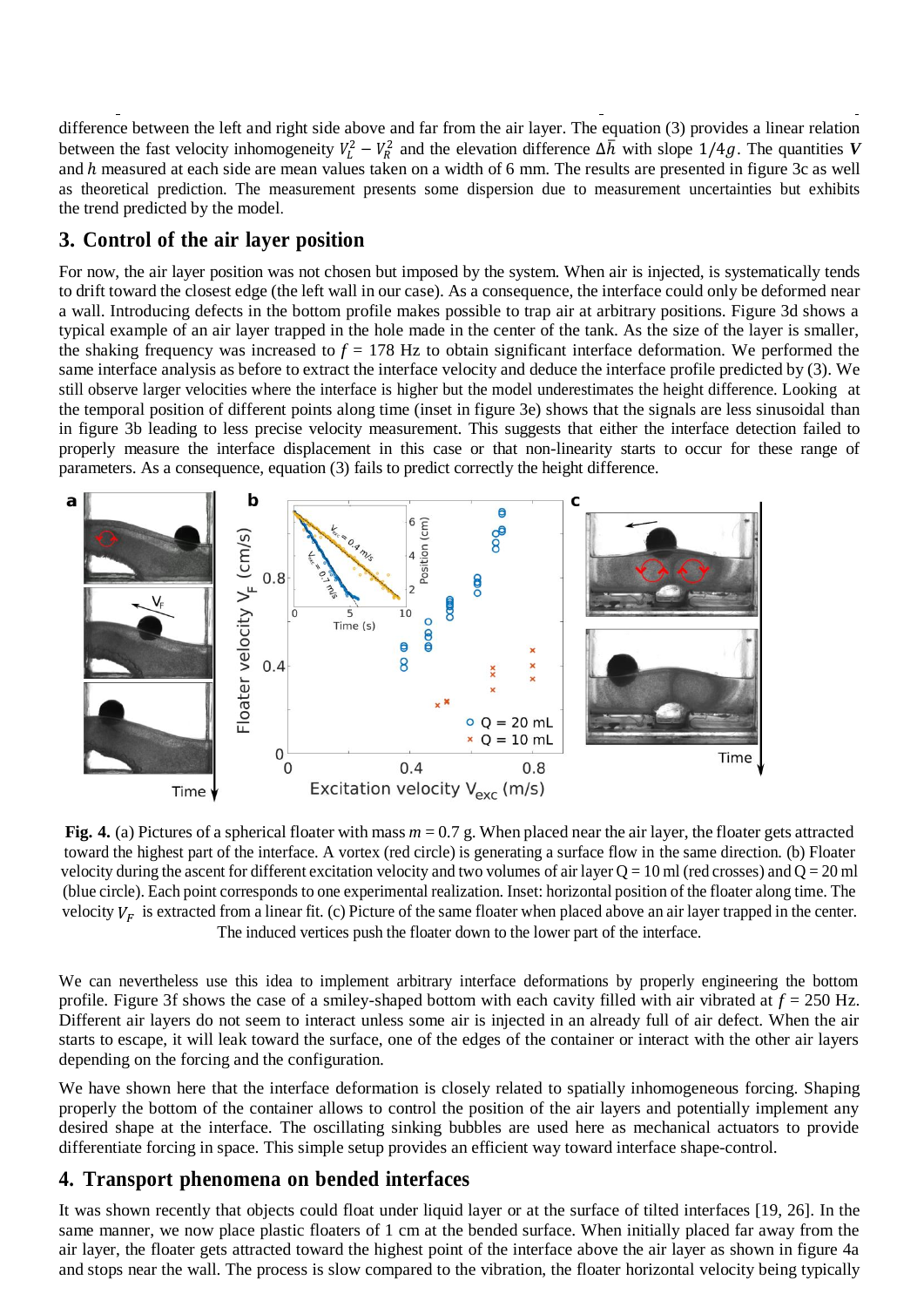0*.*5 cm/s. During the motion, the immersed volume of the floater was observed to be constant up to measurement uncertainties (typically 5-10 % of the mean value), suggesting that Archimedes equilibrium is realized at each time. In the direction perpendicular to the images, the floater tends to systematically drift toward one of the wall of the container before starting its ascension, even when it is initially placed in the center.

In order to characterize this effect, we performed several experimental realizations for different excitation velocities and two different air volumes of  $Q = 10$  ml and  $Q = 20$  ml. During the ascent, the floater velocity  $V_F$  is approximatively uniform as its horizontal coordinate varies linearly with time (see inset in figure 4b). The velocity is measured by performing a linear fit of the position along time. The results in figure 4b show that the floater velocity  $V_F$ increases with the excitation velocity and the air layer volume. Depending on the parameters, floater velocity goes from 2 mm/s to more than 1 cm/s.

The origin of the slow motion of the floater can be found by looking at the small air bubbles motion close from the surface. We observe a slow secondary flow directed toward the air layer and the apparition of a vortex near the wall. This is reminiscent of vibration-induced vortices that have been observed in other experiments [27–29]. Those vortices are related to non-linear phenomenon occurring in the fluid. In our case, the surface flow associated to this vortex is responsible for the floater motion. The floater gets eventually trapped at the highest point of the interface while the small surrounding bubbles sink toward the vortex and are re-injected in the bulk.

Depending on the exact experimental configuration, the floater can be attracted or repelled as shown in figure 4c. When the air layer is trapped in the center of the container, two counter-rotating vertices are created. The induced flows tend to push the floater away from the highest point down to lowest point of the interface. As before, the floater follows the surrounding flow that is directed toward the lower point is this configuration.

The generation process of these vortices in our configuration is still to be understood. From a practical point of view, it nevertheless offers an original way to generate transport at a liquid surface.

### **Conclusion**

High frequency vibrations provide an efficient way to modify and manipulate liquid interface shape. Large air layers could be stabilized below the liquid through those vibrations. Those layers are acting as local vibration amplifiers, resulting in spatially inhomogeneous forcing and non-horizontal liquid interfaces. Tuning the bottom profile allows to control the position of the air layers in order to design the interface shape. Moreover, we have shown that secondary flows linked to vibration-induced vortices tends to move floaters placed at the interfaces toward preferred location. These results thus open the possibility of engineering the shape of liquid interfaces and control the transport of floating objects in specific regions.

#### **References**

- 1. Martin Monteiro, Fernando Tornaria, and Arturo C Marti. Experimental analysis of the free surface of a liquid in a rotating frame. *European Journal of Physics*, 41(3):035005, May 2020.
- 2. Michael Faraday. On a peculiar class of acoustical figures; and on certain forms assumed by groups of particles upon vibrating elastic surfaces. *Philosophical Transactions ofthe Royal Society of London*, 121:299–340, January 1831.
- 3. Andrew Stephenson. On induced stability. *The London, Edinburgh, and Dublin Philosophical Magazine and Journal of Science*, 15(86):233–236, February 1908.
- 4. P. L. Kapitza. Dynamic stability of a pendulum when its point of suspension vibrates. *Soviet Phys. JETP*, 1951.
- 5. G. H. Wolf. The dynamic stabilization of the Rayleigh-Taylor instability and the corresponding dynamic equilib- rium. *Zeitschrift f u¨r Physik A Hadrons and nuclei*, 227(3):291–300, June 1969.
- 6. G. H. Wolf. Dynamic Stabilization of the Interchange Instability of a Liquid-Gas Interface. *Physical Review Letters*, 24(9):444–446, March 1970.
- 7. A. A. Ivanova, V. G. Kozlov, and P. Evesque. Interface Dynamics of Immiscible Fluids under Horizontal Vibration. *Fluid Dynamics*, 36(3):362–368, May 2001.
- 8. Emma Talib, Shreyas V. Jalikop, and Anne Juel. The influence of viscosity on the frozen wave instability: theory and experiment. *Journal of Fluid Mechanics*, 584:45–68, August 2007. Publisher: Cambridge University Press.
- 9. G. Gandikota, D. Chatain, T. Lyubimova, and D. Beysens. Dynamic equilibrium under vibrations of H 2 liquid- vapor interface at various gravity levels. *Physical Review E*, 89(6):063003, June 2014.
- 10. Dmitri V. Lyubimov, Anatoly A. Cherepanov, Tatiana P. Lyubimova, and Bernard Roux. Interface orienting by vibration. *Comptes Rendus de l'Académie des Sciences - Series IIB - Mechanics-Physics-Chemistry-Astronomy*, 325(7):391–396, October 1997.